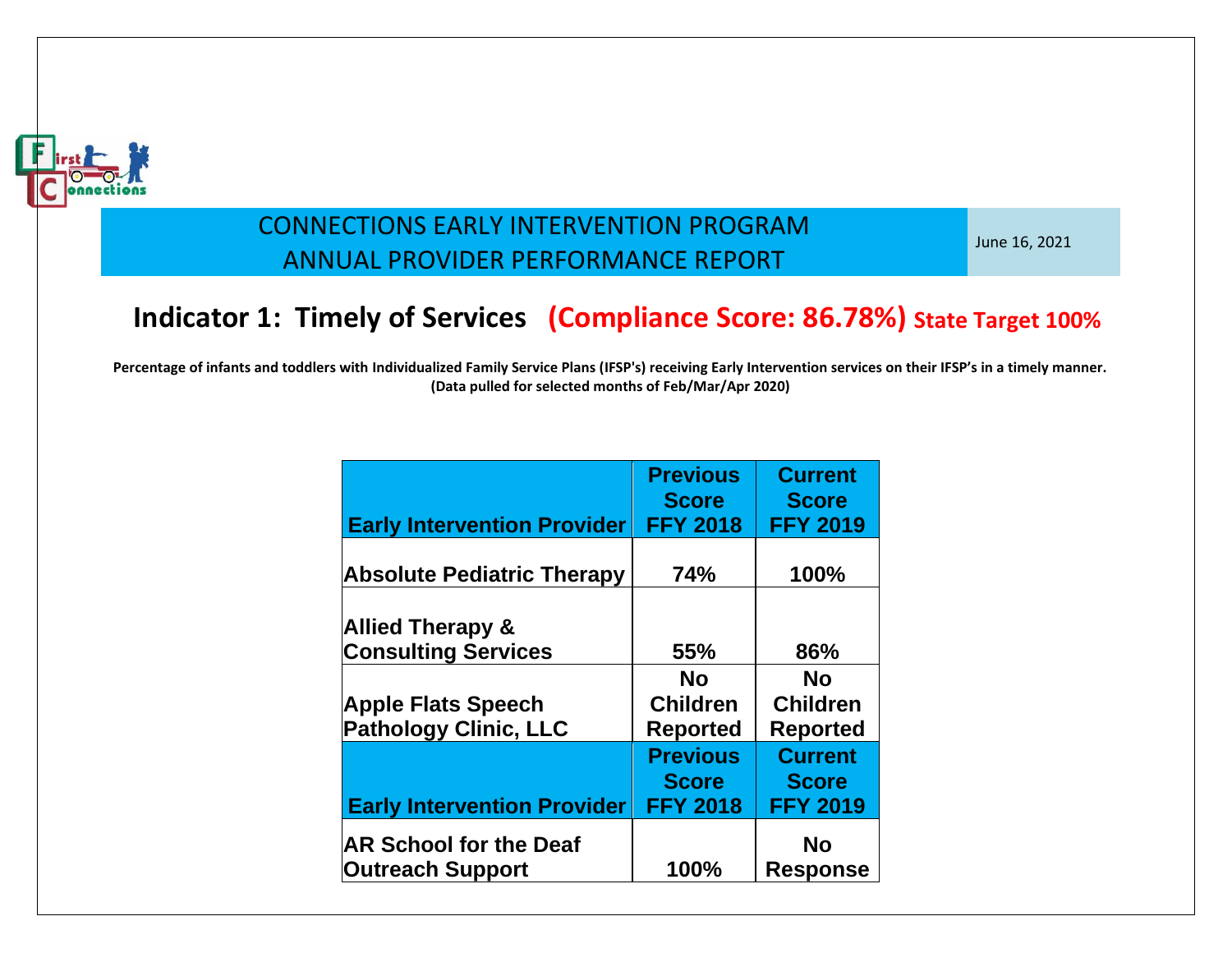

June 16, 2021

# **Indicator 1: Timely of Services (Compliance Score: 86.78%) State Target 100%**

|                                 | <b>No</b>       |                 |
|---------------------------------|-----------------|-----------------|
|                                 | <b>Children</b> |                 |
| <b>Brixey Therapy Services</b>  | <b>Reported</b> | 75%             |
|                                 |                 |                 |
| <b>Building Bridges</b>         | 80%             | 100%            |
| <b>Center for Child</b>         |                 |                 |
| <b>Development &amp; Family</b> |                 |                 |
| <b>Education</b>                | 100%            | 100%            |
|                                 |                 |                 |
| <b>Children's Therapy</b>       |                 |                 |
| <b>Services</b>                 | 100%            | 93%             |
|                                 |                 |                 |
| Child's Play                    | 100%            | 100%            |
|                                 | No              | No              |
| <b>Community School of</b>      | <b>Children</b> | <b>Children</b> |
| <b>Cleburne County</b>          | <b>Reported</b> | <b>Reported</b> |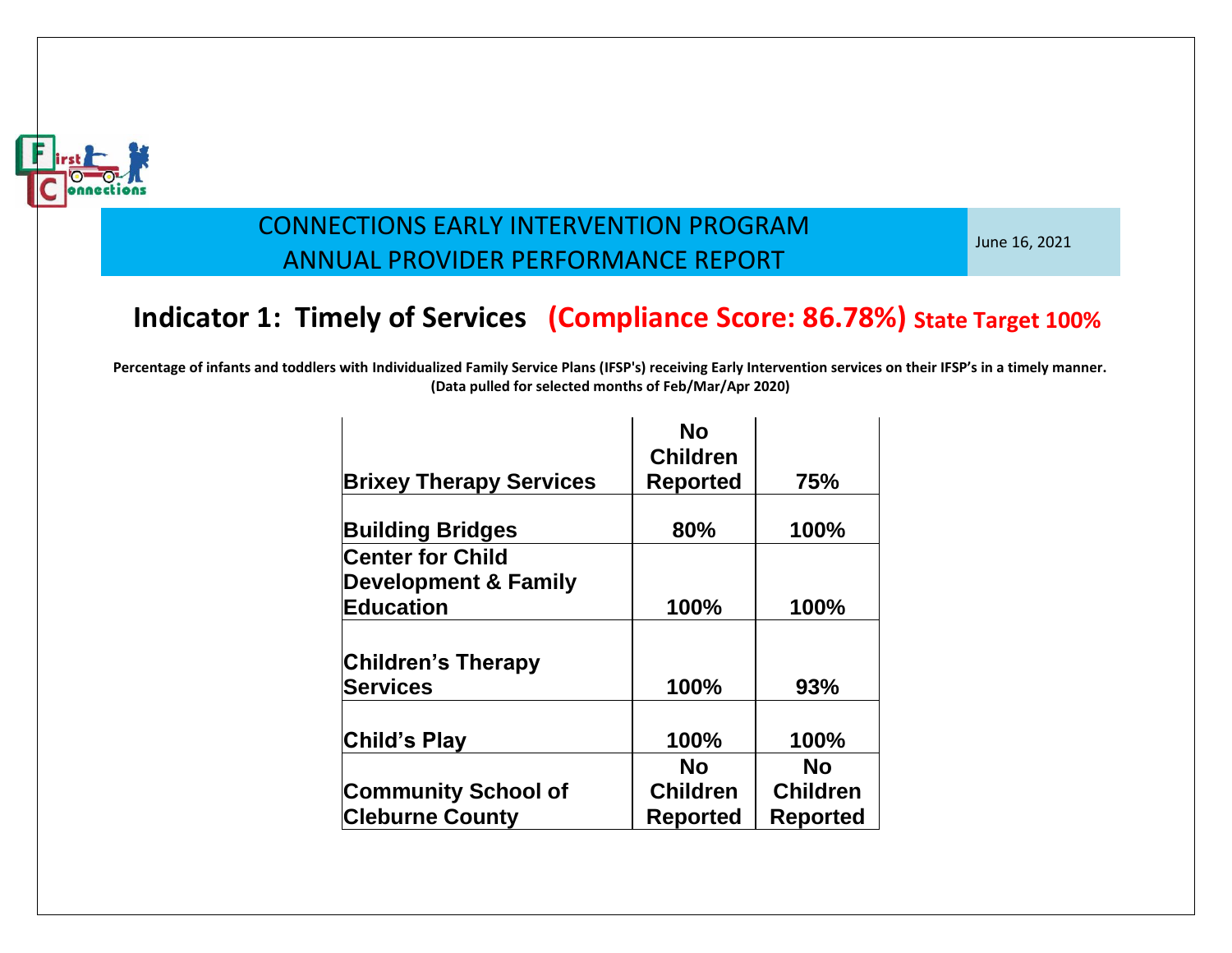

June 16, 2021

# **Indicator 1: Timely of Services (Compliance Score: 86.78%) State Target 100%**

| <b>Early Intervention Provider</b>         | <b>Previous</b><br><b>Score</b><br><b>FFY 2018</b> | <b>Current</b><br><b>Score</b><br><b>FFY 2019</b> |
|--------------------------------------------|----------------------------------------------------|---------------------------------------------------|
|                                            |                                                    |                                                   |
| <b>Conway County Center for</b>            |                                                    |                                                   |
| <b>Exceptional Children, Inc.</b>          | 100%                                               | <b>50%</b>                                        |
| <b>Craine Therapy, Ltd</b>                 | <b>No</b><br><b>Children</b><br><b>Reported</b>    | <b>No</b><br><b>Children</b><br><b>Reported</b>   |
|                                            |                                                    |                                                   |
| <b>Creative Learning Therapy,</b><br>llnc. | 100%                                               | 90%                                               |
| D'Ann Diles                                | 50%                                                | 60%                                               |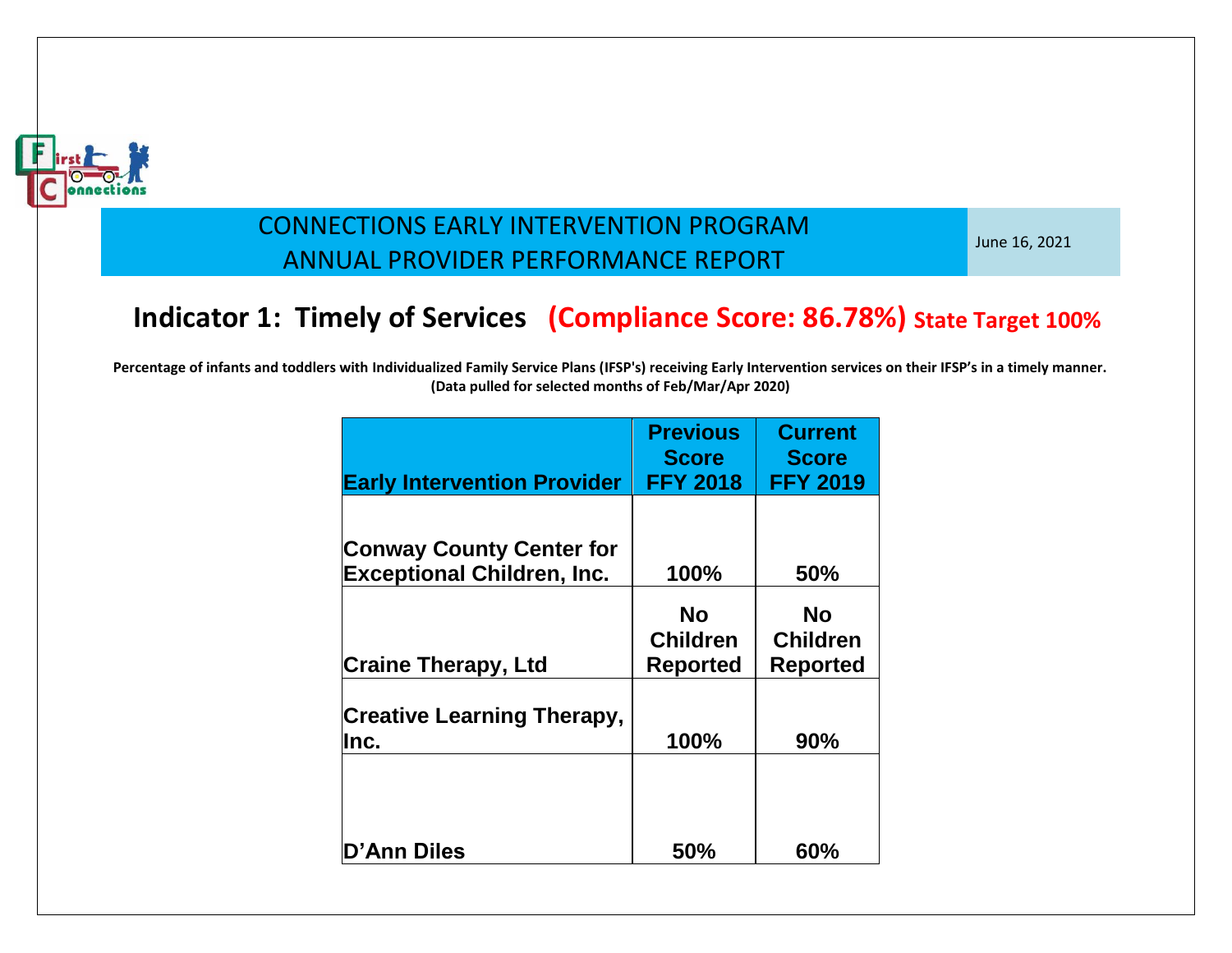

June 16, 2021

# **Indicator 1: Timely of Services (Compliance Score: 86.78%) State Target 100%**

|                                    | <b>Previous</b><br><b>Score</b> | <b>Current</b><br><b>Score</b> |
|------------------------------------|---------------------------------|--------------------------------|
| <b>Early Intervention Provider</b> | <b>FFY 2018</b>                 | <b>FFY 2019</b>                |
|                                    |                                 |                                |
|                                    |                                 |                                |
| <b>Developmental Resources</b>     |                                 |                                |
| Management                         | 100%                            | 100%                           |
|                                    |                                 |                                |
| <b>Eagle Family Therapy</b>        |                                 | No                             |
| <b>Services</b>                    | 0%                              | <b>Response</b>                |
|                                    |                                 |                                |
| <b>Early Connections</b>           | 95%                             | 84%                            |
|                                    |                                 |                                |
|                                    |                                 |                                |
| <b>First Step Inc.</b>             | 100%                            | 100%                           |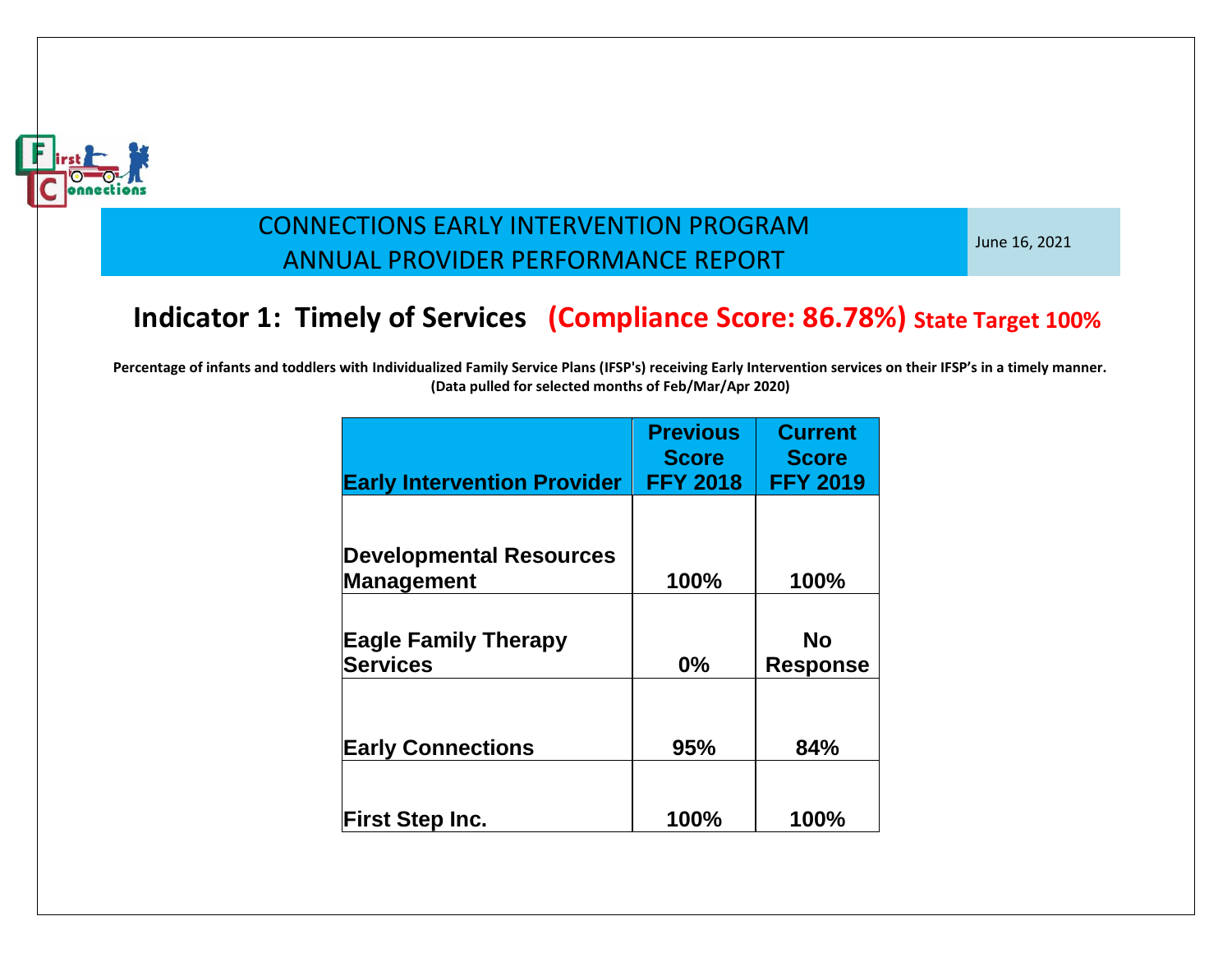

June 16, 2021

# **Indicator 1: Timely of Services (Compliance Score: 86.78%) State Target 100%**

| <b>Early Intervention Provider</b> | <b>Previous</b><br><b>Score</b><br><b>FFY 2018</b> | <b>Current</b><br><b>Score</b><br><b>FFY 2019</b> |
|------------------------------------|----------------------------------------------------|---------------------------------------------------|
|                                    |                                                    |                                                   |
| <b>Friendship Community</b>        |                                                    |                                                   |
| Care                               | 89%                                                | 93%                                               |
|                                    | No                                                 |                                                   |
|                                    | <b>Children</b>                                    |                                                   |
| <b>Giddy Up</b>                    | <b>Reported</b>                                    | 100%                                              |
|                                    |                                                    |                                                   |
| <b>Hands On Learning</b>           | 89%                                                | 94%                                               |
|                                    | No                                                 | No                                                |
|                                    | <b>Children</b>                                    | <b>Children</b>                                   |
| <b>Hands-on Therapy</b>            | <b>Reported</b>                                    | <b>Reported</b>                                   |
|                                    |                                                    |                                                   |
| <b>Hands That Help</b>             | 91%                                                | 40%                                               |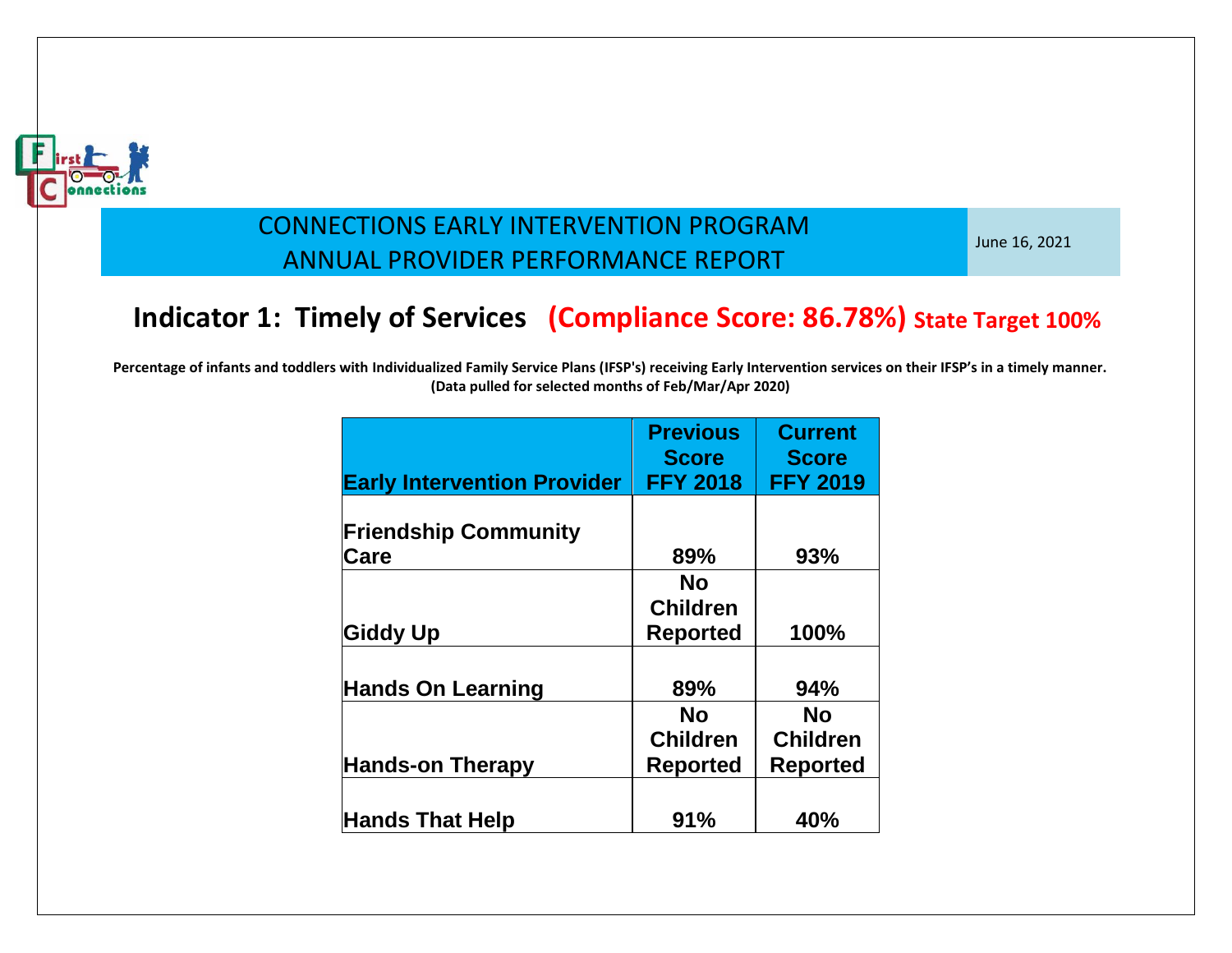

June 16, 2021

# **Indicator 1: Timely of Services (Compliance Score: 86.78%) State Target 100%**

|                                    | <b>No</b>       |                  |
|------------------------------------|-----------------|------------------|
|                                    | <b>Children</b> | <b>No Longer</b> |
| <b>Harris Pediatric Therapy</b>    | <b>Reported</b> | a Provider       |
|                                    | No              |                  |
| <b>Helping Hand Learning</b>       | <b>Children</b> | No Longer        |
| <b>Center</b>                      | <b>Reported</b> | a Provider       |
|                                    | <b>Previous</b> | <b>Current</b>   |
|                                    | <b>Score</b>    | <b>Score</b>     |
|                                    |                 |                  |
| <b>Early Intervention Provider</b> | <b>FFY 2018</b> | <b>FFY 2019</b>  |
|                                    |                 |                  |
| <b>HRS Associates</b>              | 89%             | <b>20%</b>       |
|                                    |                 | <b>No</b>        |
| <b>In-Sync Pediatric Therapy</b>   |                 | <b>Children</b>  |
| Center, Inc.                       | 100%            | <b>Reported</b>  |
| <b>Jumping Jelly Beans</b>         | 100%            | 63%              |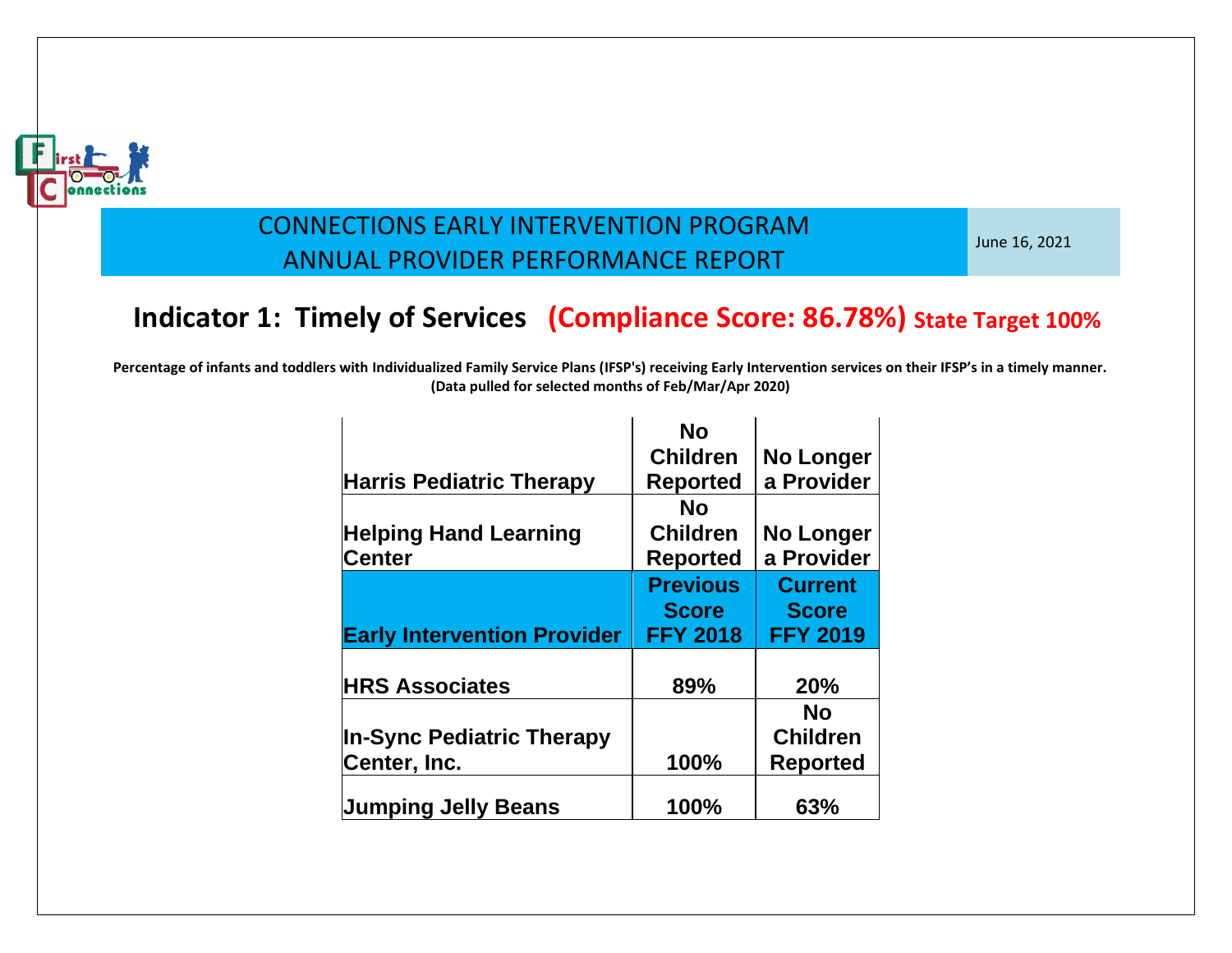

June 16, 2021

# **Indicator 1: Timely of Services (Compliance Score: 86.78%) State Target 100%**

| KidQuest, Inc.               | No<br><b>Response</b> | Nο<br><b>Children</b><br><b>Reported</b> |
|------------------------------|-----------------------|------------------------------------------|
|                              |                       |                                          |
| <b>KidSource, Inc.</b>       | 96%                   | 88%                                      |
|                              | No                    | No                                       |
|                              | <b>Children</b>       | <b>Children</b>                          |
| <b>Kidz R First</b>          | <b>Reported</b>       | <b>Reported</b>                          |
|                              | No                    |                                          |
|                              | <b>Children</b>       |                                          |
| Leap Therapy                 | <b>Reported</b>       | 100%                                     |
|                              | No                    |                                          |
|                              | <b>Children</b>       |                                          |
| Lisa Prescott                | <b>Reported</b>       | 100%                                     |
|                              |                       |                                          |
| <b>Little Angels Therapy</b> | 100%                  | 100%                                     |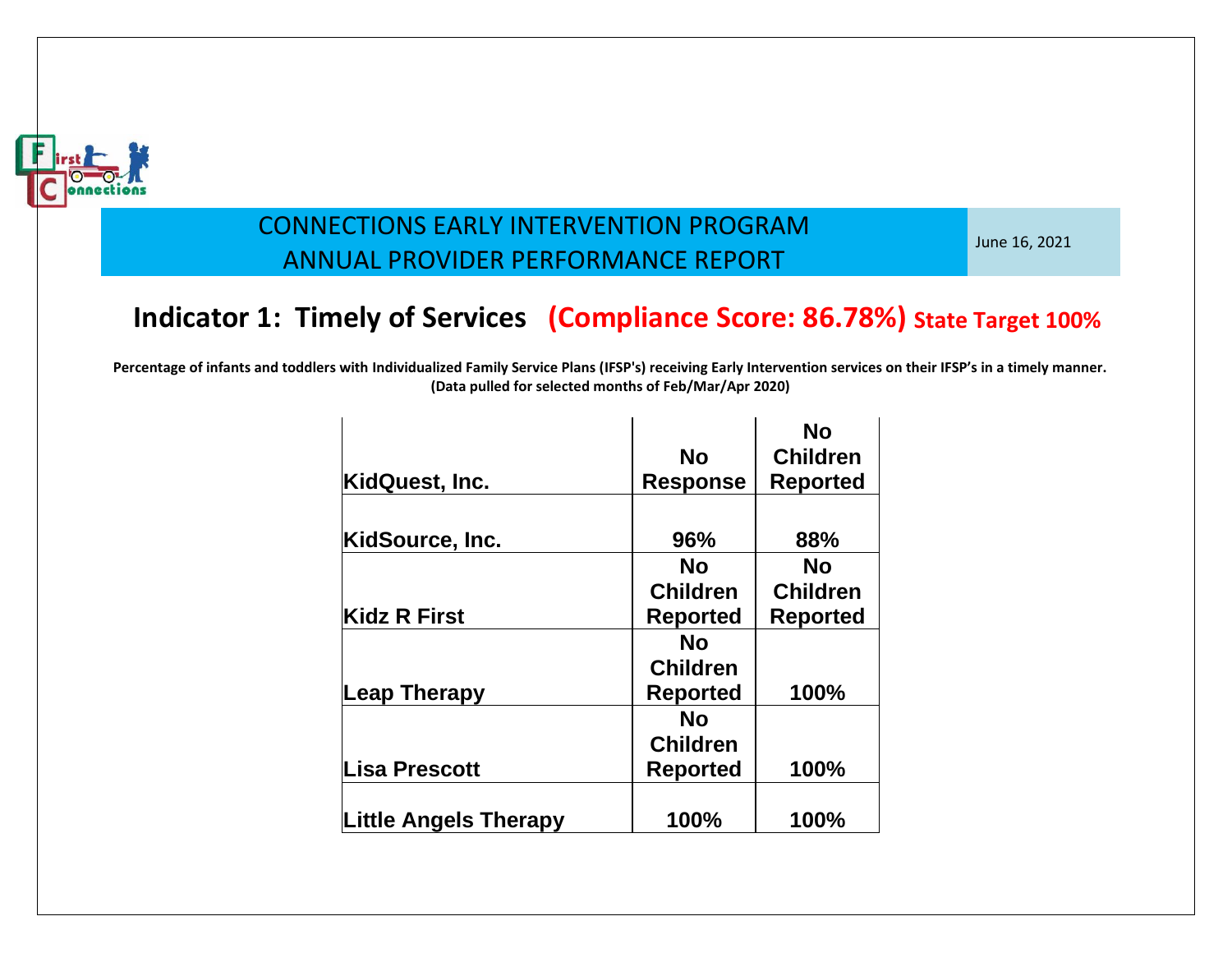

June 16, 2021

# **Indicator 1: Timely of Services (Compliance Score: 86.78%) State Target 100%**

| <b>Early Intervention Provider</b>   | <b>Previous</b><br><b>Score</b><br><b>FFY 2018</b> | <b>Current</b><br><b>Score</b><br><b>FFY 2019</b> |
|--------------------------------------|----------------------------------------------------|---------------------------------------------------|
|                                      |                                                    |                                                   |
| <b>Little Bitty City Therapeutic</b> |                                                    |                                                   |
| <b>Services</b>                      | 100%                                               | 100%                                              |
| Lynn M. Center, Inc. (dba)           |                                                    |                                                   |
| <b>Northwest Pediatric</b>           |                                                    |                                                   |
| Therapy                              | 100%                                               | 100%                                              |
|                                      |                                                    | <b>No</b>                                         |
|                                      |                                                    | <b>Children</b>                                   |
| <b>Milestones</b>                    | 100%                                               | <b>Reported</b>                                   |
| <b>Pathways Pediatric</b>            |                                                    |                                                   |
| Therapies                            | 100%                                               | 100%                                              |
|                                      |                                                    |                                                   |
| <b>Pediatric Therapy, Inc.</b>       | 100%                                               | 86%                                               |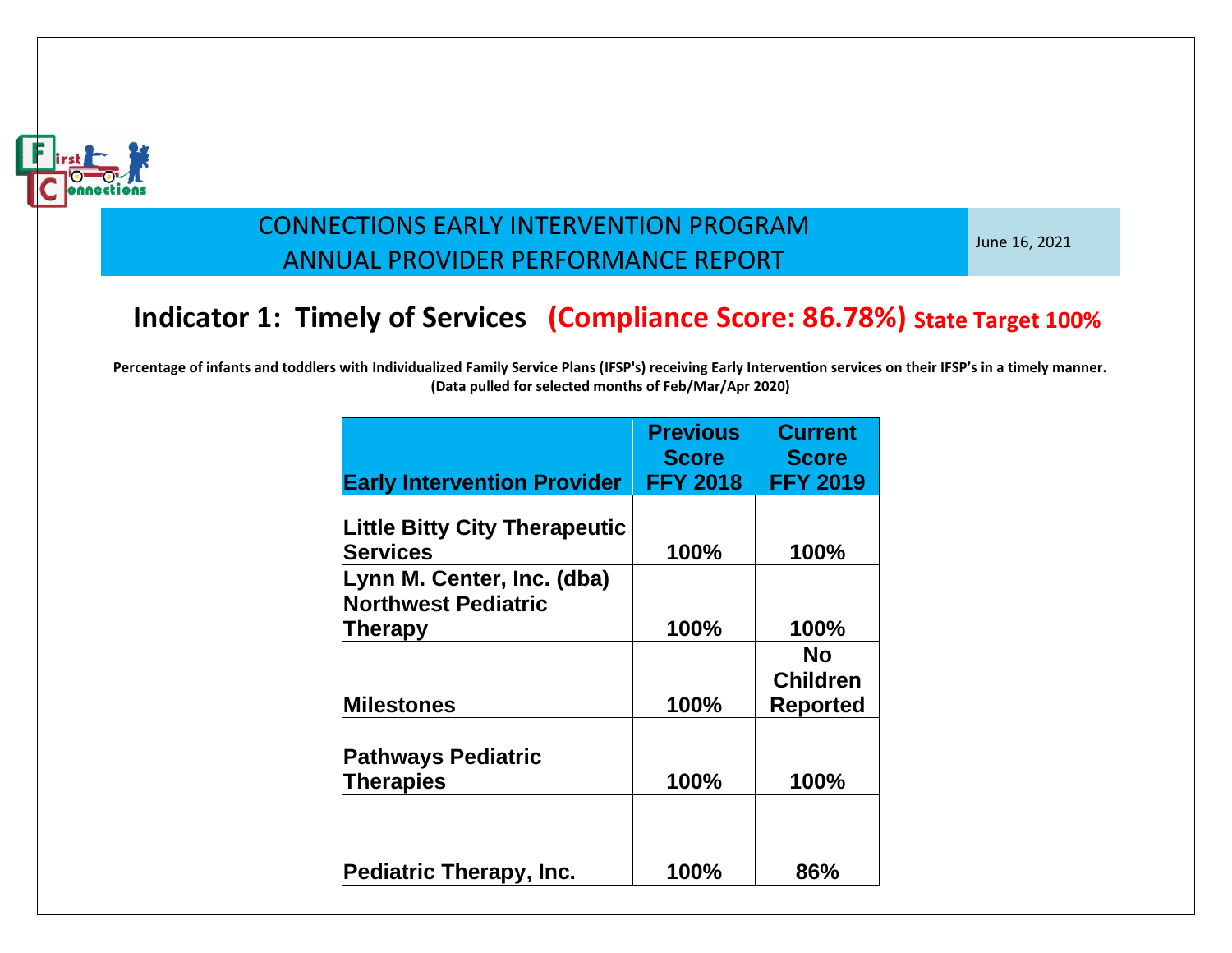

June 16, 2021

# **Indicator 1: Timely of Services (Compliance Score: 86.78%) State Target 100%**

| <b>Early Intervention Provider</b>                     | <b>Previous</b><br><b>Score</b><br><b>FFY 2018</b> | <b>Current</b><br><b>Score</b><br><b>FFY 2019</b> |
|--------------------------------------------------------|----------------------------------------------------|---------------------------------------------------|
| <b>Pediatrics Plus Therapy</b>                         |                                                    | No                                                |
| <b>Services</b>                                        | 88%                                                | <b>Response</b>                                   |
| Personal Therapy of NEA,<br><b>Inc. DBA Kidspot</b>    | <b>No</b><br><b>Children</b><br><b>Reported</b>    | <b>No</b><br><b>Children</b><br><b>Reported</b>   |
| <b>Physicians Therapy Group</b>                        | 64%                                                | 100%                                              |
| <b>Polk County</b><br><b>Developmental Center Inc.</b> | <b>No</b><br><b>Children</b><br><b>Reported</b>    | No<br><b>Children</b><br><b>Reported</b>          |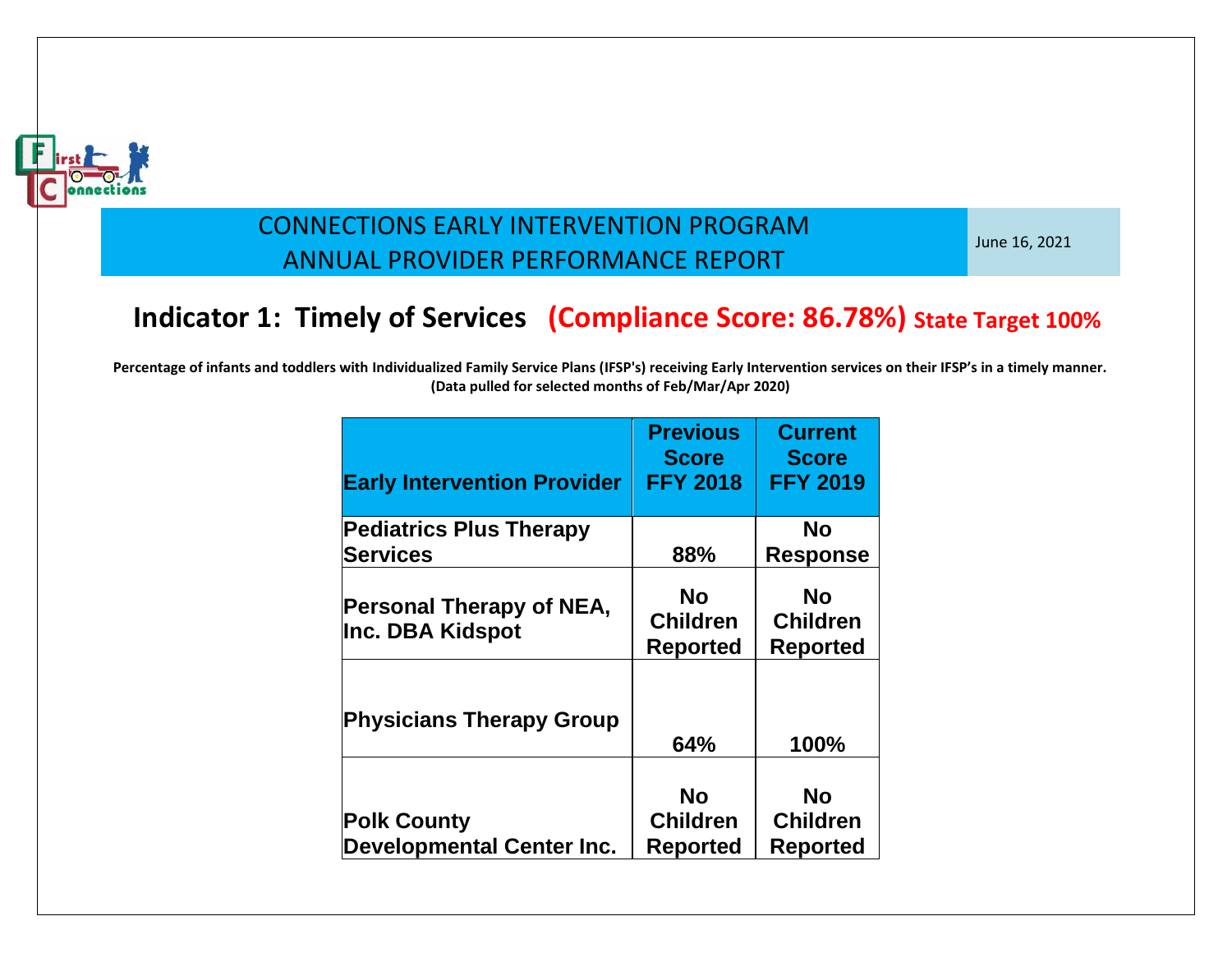

June 16, 2021

# **Indicator 1: Timely of Services (Compliance Score: 86.78%) State Target 100%**

| <b>Early Intervention Provider</b>                       | <b>Previous</b><br><b>Score</b><br><b>FFY 2018</b> | <b>Current</b><br><b>Score</b><br><b>FFY 2019</b> |
|----------------------------------------------------------|----------------------------------------------------|---------------------------------------------------|
| <b>Pryor Physical Therapy</b>                            | No<br><b>Children</b><br><b>Reported</b>           | No<br><b>Children</b><br><b>Reported</b>          |
| <b>Rainbow of Challenges,</b><br>Inc. dba School of Hope | No<br><b>Children</b><br><b>Reported</b>           | <b>No</b><br><b>Children</b><br><b>Reported</b>   |
| <b>Reach Therapy</b>                                     | No<br><b>Children</b><br><b>Reported</b>           | 50%                                               |
| <b>Reaper Physical Therapy</b>                           | 100%                                               | <b>No</b><br><b>Children</b><br><b>Reported</b>   |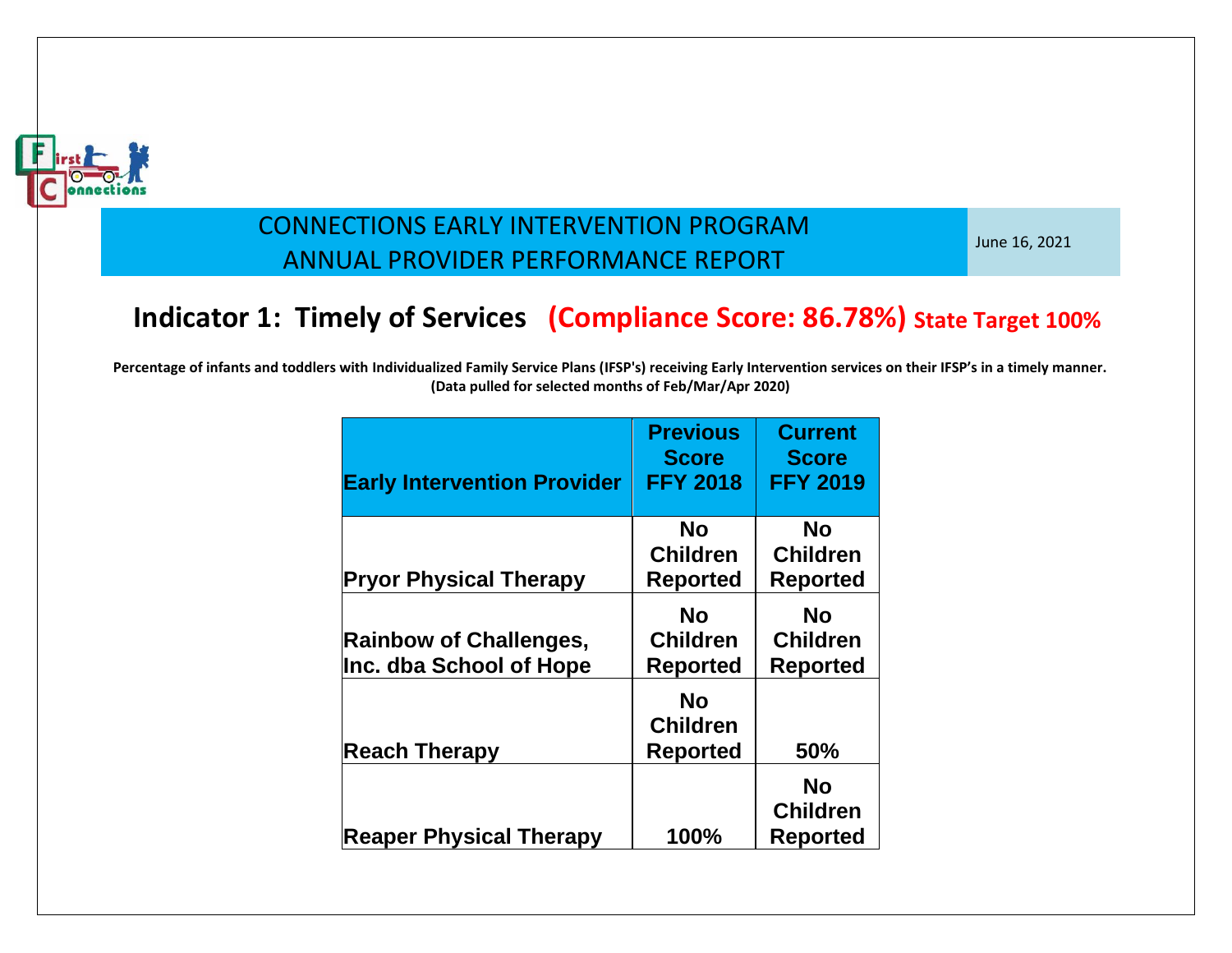

June 16, 2021

# **Indicator 1: Timely of Services (Compliance Score: 86.78%) State Target 100%**

| <b>Recovery Zone Pediatric</b><br><b>Therapy</b><br><b>Resource Access, Inc. -</b><br><b>Carolyn Goss</b> | 91%<br>No<br><b>Response</b>                       | 88%<br>100%                                       |
|-----------------------------------------------------------------------------------------------------------|----------------------------------------------------|---------------------------------------------------|
| <b>Early Intervention Provider</b>                                                                        | <b>Previous</b><br><b>Score</b><br><b>FFY 2018</b> | <b>Current</b><br><b>Score</b><br><b>FFY 2019</b> |
| <b>S. AR Developmental</b><br><b>Center</b>                                                               | 100%                                               | <b>No</b><br><b>Children</b><br><b>Reported</b>   |
| <b>Speech Solutions Inc.</b>                                                                              | No<br><b>Children</b><br>Reported                  | No<br><b>Children</b><br>Reported                 |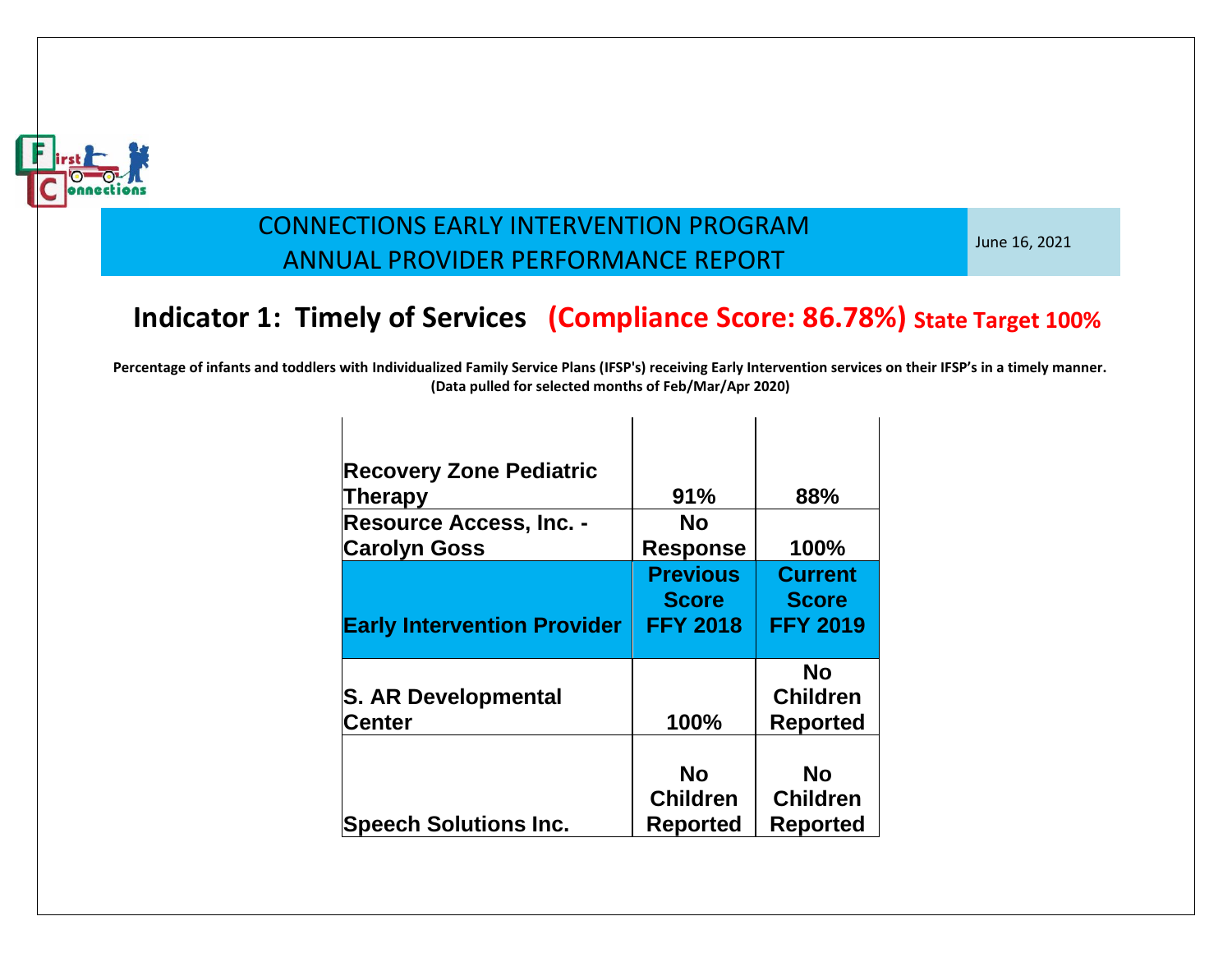

June 16, 2021

# **Indicator 1: Timely of Services (Compliance Score: 86.78%) State Target 100%**

| <b>Stepping Stone School for</b><br><b>Exceptional Children Inc.</b> | <b>No</b><br><b>Children</b><br><b>Reported</b>    | <b>No</b><br><b>Children</b><br><b>Reported</b>   |
|----------------------------------------------------------------------|----------------------------------------------------|---------------------------------------------------|
| <b>Sunshine School &amp;</b><br><b>Development Center</b>            | <b>No</b><br><b>Children</b><br><b>Reported</b>    | <b>No</b><br><b>Children</b><br><b>Reported</b>   |
| <b>Early Intervention Provider</b>                                   | <b>Previous</b><br><b>Score</b><br><b>FFY 2018</b> | <b>Current</b><br><b>Score</b><br><b>FFY 2019</b> |
| The Doni Martin Center for<br><b>Developmental Services</b>          | 0%                                                 | 100%                                              |
| <b>The Learning Center of</b><br><b>Northeast Arkansas Inc.</b>      | <b>No</b><br><b>Children</b><br><b>Reported</b>    | 100%                                              |